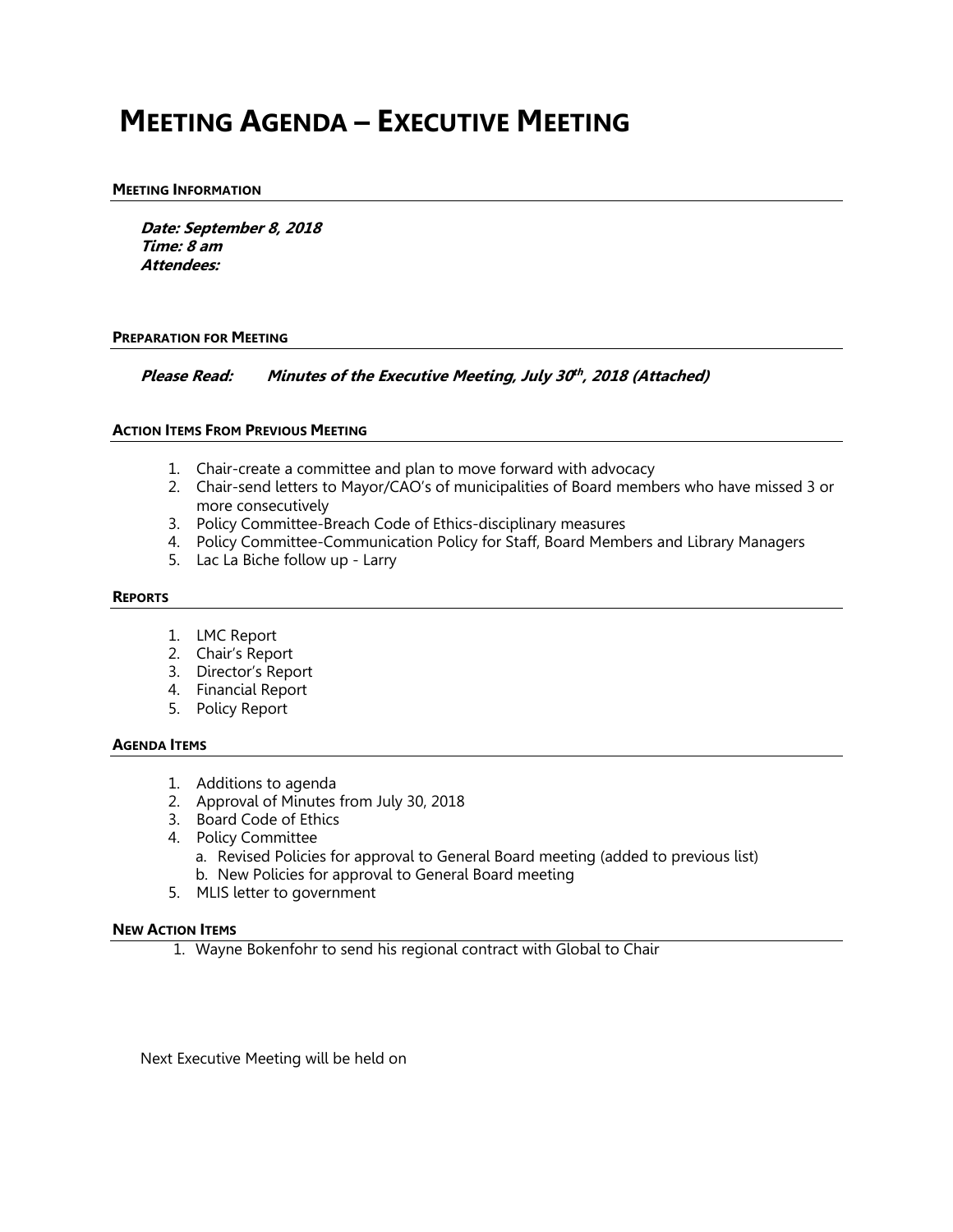# **MEETING MINUTES – EXECUTIVE MEETING**

#### **MEETING INFORMATION**

**Date: September 8 th , 2018 Time: 8:00 am Attendees: Vicky Lefebvre, Laurent Amyotte, Warren Griffin, Craig Lukinuk, Jill McLuckie, Elaine Sorochan, Justin Thompson, Susan Evans, Cyndy Heslin, Jodi Dahlgren, Julie Walker, Lois Quail, Terri Hampson, Heather Elliott, Larry Tiedemann, Tracy Paradis, Missing: Kelly McGrath**

Meeting called to order at 8:00 a.m.

#### **ACTION ITEMS FROM PREVIOUS MEETING**

- 1. Chair-create a committee and plan to move forward with advocacy
	- Bring to the Board creation of an Advocacy Committee.
	- Create a document of job requirement for this committee.
	- Members will voted to the committee at the November meeting.
- 2. Chair-send letters to Mayor/CAO's of municipalities of Board members who have missed 3 or more consecutively

- A list has been compiled of members who have missed 3 meetings; they will be sent out after today's Board meeting.

- 3. Policy Committee-Breach Code of Ethics-disciplinary measures - It was proposed that if there is any Breach, the Executive will ask for a new member to represent their council on the Board. Proposed Policy:
- 4. Policy Committee-Communication Policy for Staff, Board Members and Library Managers - A new policy has been created and will be brought for approval to the general board later today.

5. Lac La Biche follow up – Larry

- Larry and Julie went to the Lac La Biche County Library Board meeting and had a follow-up discussion to their letter.

#### **REPORTS**

- 1. LMC Report
	- At the last LMC, the discussion centered around collection codes and government courier.
	- As well, it was discussed to do a trial run for no log-in for patrons at certain libraries.
	- Next meeting is scheduled for Thursday, September 20, the morning of the Conference.

## **Motion to accept the LMC report as presented – Jill McLuckie – Carried.**

- 2. Chair's Report
	- See attached

## **Motion to accept the Chair's report as presented – Cyndy Heslin – Carried.**

3. Executive Director's Report

- TRAC meeting last week – looking at a plan for the next 5 years. TRAC will have to replace their servers in the next few years and we are looking at options of off-site hosted solutions. - Innovative Interface (our ILS) are wanting to partner with TRAC to be an adopter of their new discovery Layer, NextGen. Because we would be early trials the cost is \$0 the first year; ½ price the second year; and regular price starts the 3rd year.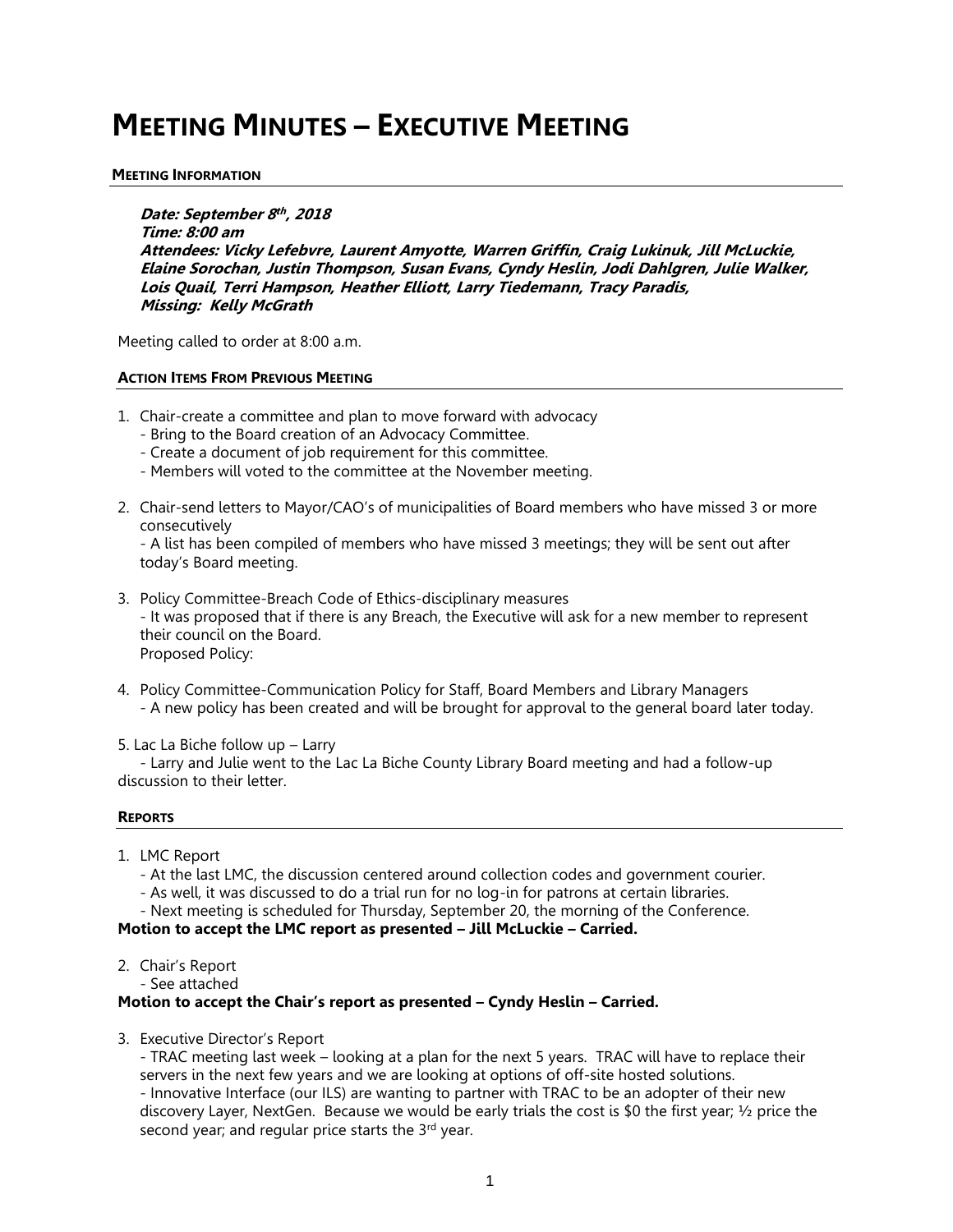- Julie and Larry are scheduling fall visits to councils.

- NLLS Annual Conference is September 20 & 21, please register if you haven't already.

- Jasper rooms are now available for booking for the ALC2019, please email Tracy with your request. [tparadis@nlls.ab.ca](mailto:tparadis@nlls.ab.ca)

- Julie will be attending AUMA as a vendor with the 7 systems. The prize is a donation to the library of your choice.

- Write to Read-Aboriginal Literacy (a grassroots movement in BC) in conjunction with the Rotary Club of BC. They have created 17 libraries on reserves in BC. They are looking at expanding into Alberta and we will be hosting a meeting on September 25, with people and Chiefs from the First Nations and Metis Communities in the area. PLSB is not in agreement with this and doesn't feel it is appropriate.

\*It was suggested by the Executive, for NLLS not to host this gathering, instead to attend only as fact gatherers. The meeting needs to be held somewhere else, not at NLLS. Lois will look at a change of venue.

- Requests from the Board members, about meetings not being able to hear or see the screens. We gathered a couple of quotes and for 84" screens and a sound system, looking at approx. \$17,000. Craig mentioned that his council has set up a new sound system for themselves and the cost was lower. He will send the information to Julie.

**Motion to refer sound system back to Administration for investigation – Susan Evans – Carried.** - PLSB requires 6 MLIS positions in each system; temporary job posting for MLIS position.

**Motion that Administration advertise for 6th MLIS position for a 3-month period up to \$22,000 – Susan Evans – Carried.**

- Building Committee is meeting Tuesday, September 11 at NLLS.

**Motion to accept Executive Director's report as presented – Laurent Amyotte - Carried.**

#### 4. Financial Report

- See attached

**Motion to accept Financial Report as presented – Elaine Sorochan – Carried.**

- 5. Policy Report
	- no report

## **AGENDA ITEMS**

1. Additions to agenda – 6. Letter from Lac La Biche County Mayor to the Mayors of municipalities; 7. Investments

## **Motion to accept agenda with amendments – Warren Griffin – Carried.**

2. Approval of Minutes from July 30, 2018

**Motion to approve Minutes from July 30, 2018 – Craig Lukinuk – Carried.**

- 3. Board Code of Ethics
- 4. Policy Committee
- All policies in yellow are a name or wording change.
- Make all one motion for the ones in yellow at the Board Meeting

**Motion for Policies to be sent to Board for approval – Staff Orientation, Staff Expenses & Reimbursement, Staff Reduction & Termination, Overtime, Statutory & General Holidays, Benefits, Leaves, Sick Days & Short-Term Disability, Staff Long Service, Performance Management, Inclement Weather, Workplace Impairment, Gym Usage, Library Property, Political Activity, Internet & Computer Usage, Spyware & Spam Control, Social Media, Email Usage, Outside Computers, Contractors & Technicians, Privacy Issues, Policy Statements, Governance Style of the Board, Loan of Resources, Confidentiality of User Records – Jill McLuckie – Carried.**

**Motion to approve and send to Board for approval "NLLS Cell Phone" – Cyndy Heslin – Carried.**